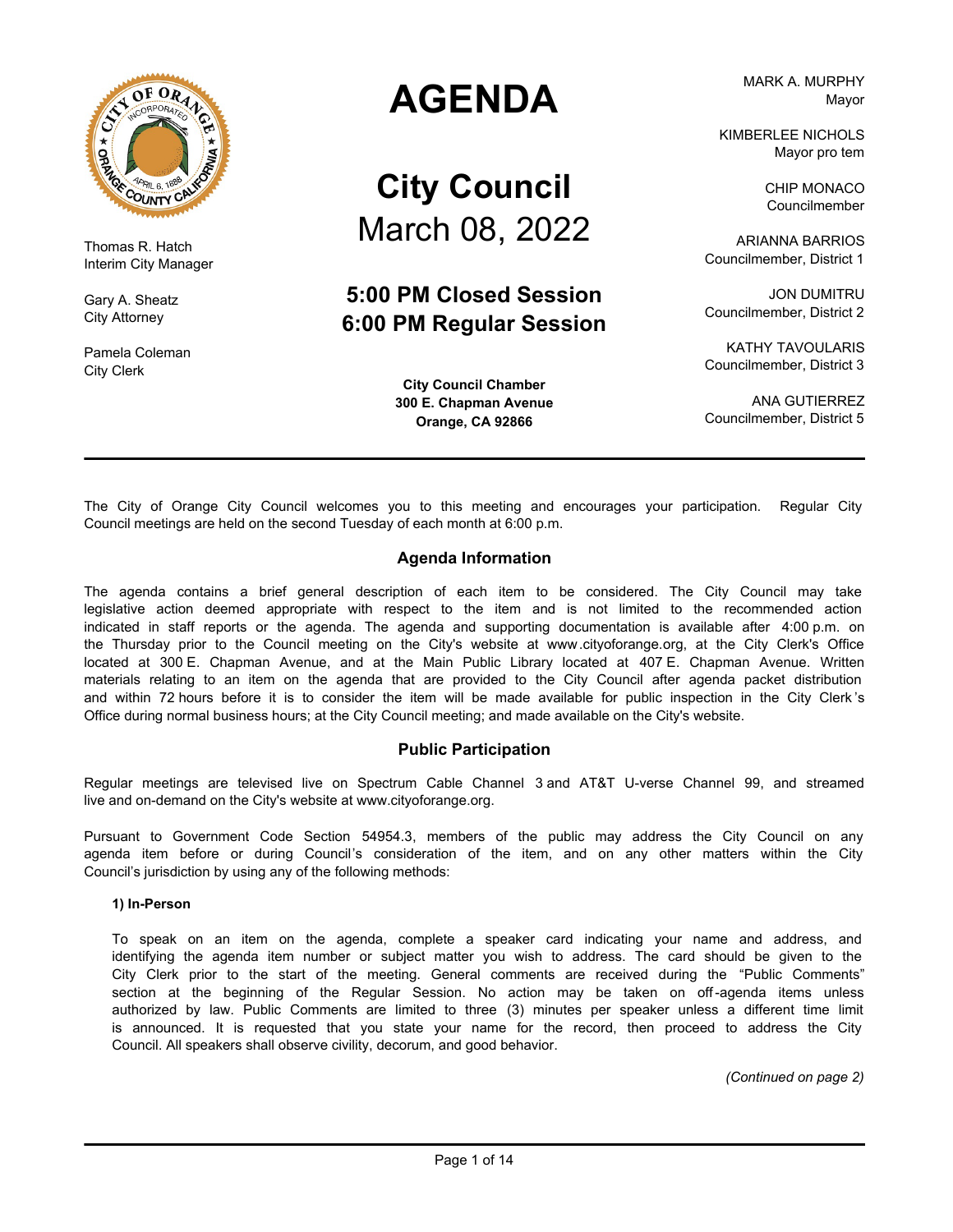#### **2) Written Public Comments via email or eComment**

Members of the public can submit their written comments electronically for City Council consideration by emailing them to CCpubliccomment@cityoforange.org with the subject line "Public Comment Item # (insert the item number relevant to the comment)" or "Public Comment Non-agenda Item" for general public comments. The public can also submit written comments on the City's eComment page. Please visit the City's website at www.cityoforange.org, click Current City Council Agenda, then click the eComment link for this meeting. To ensure distribution to the City Council prior to consideration of the agenda, we encourage the public to submit comments by 3:00 p.m. the day of the meeting. All public comments will be provided to the Council, posted on the City's website, and compiled as part of the record.

#### **3) Public Comments via recorded voicemail message**

Finally, the public can record their comments by calling (714) 744-2234 no later than 5:00 p.m. the day of the meeting. Recorded messages will not be played at the meeting, but will be provided to the Council and the caller's position will be summarized in the minutes.

In accordance with Ordinance No. 10-01, any person making personal, impertinent, slanderous or profane remarks or who becomes boisterous while addressing the Council shall be called to order by the Mayor. If such conduct continues, the Mayor may order the person barred from addressing the City Council further during that meeting, unless permission to continue is granted by a majority vote of the Council.

Please contact the City Clerk's Office at (714) 744-5500 with any questions.

ADA Requirements: In compliance with the Americans with Disabilities Act, if you need accommodations to participate in this meeting, please contact the City Clerk's office at (714) 744-5500. Notification at least 48 hours in advance of meeting will enable the City to make arrangements to assure accessibility to this meeting.

#### *REMINDER: Please silence all electronic devices while City Council is in session.*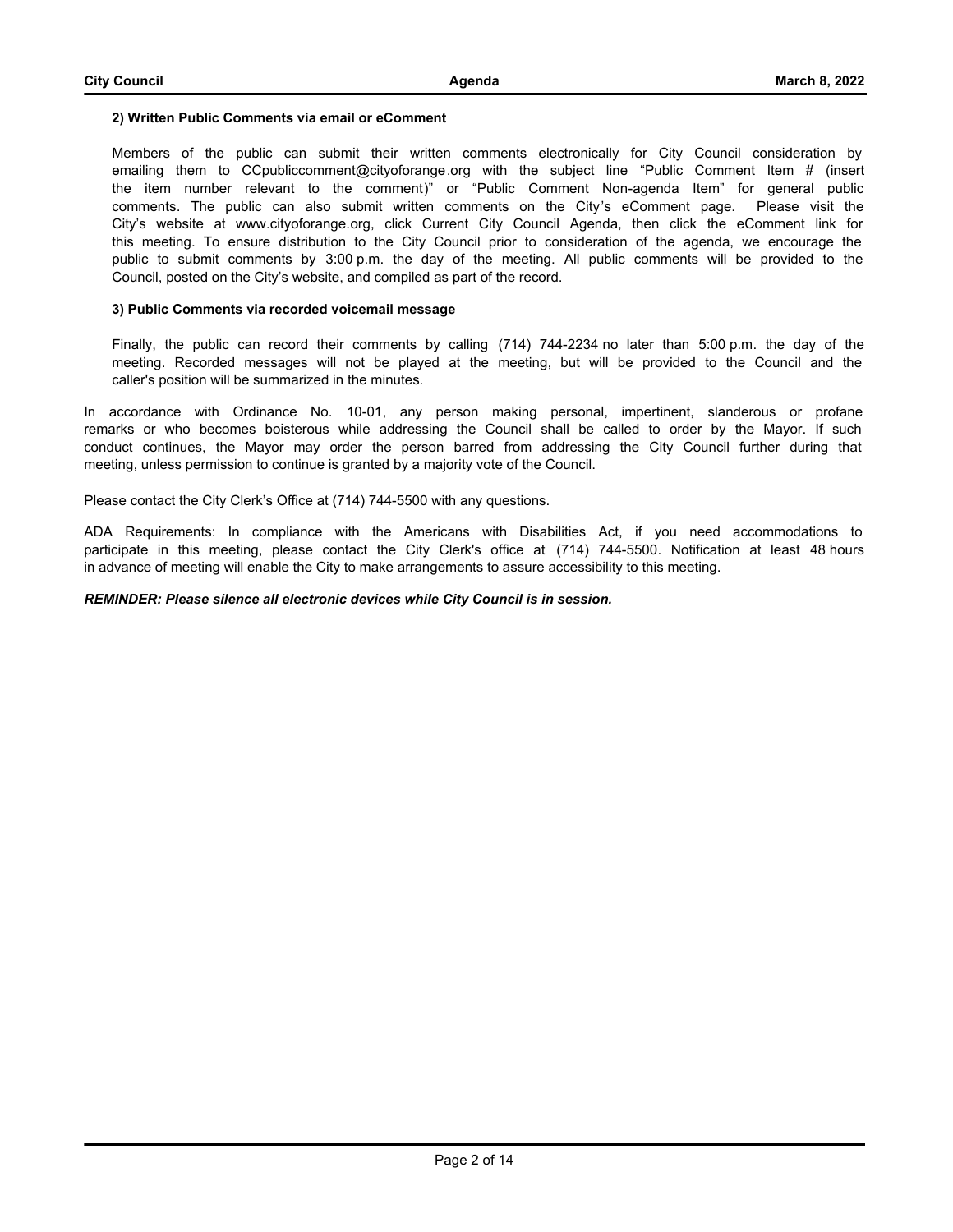# **5:00 PM CLOSED SESSION**

# **1. ROLL CALL**

# **2. PUBLIC COMMENTS ON CLOSED SESSION ITEMS**

At this time, members of the public may address the Council on Closed Session items only. Public Comments are limited to three (3) minutes per speaker.

# **3. RECESS TO CLOSED SESSION**

### **a. CONFERENCE WITH LEGAL COUNSEL – EXISTING LITIGATION**

Pursuant to Government Code Section 54956.9(a) & (d)(1) - Four cases

- 1) Name of case: Phyllis Schneider, et al. v. City of Orange Orange County Superior Court Case No. 30-2021-01234143
- 2) Name of case: Jorge Martin Gomez Sanchez v. City of Orange Orange County Superior Court Case No. 30-2021-01224015
- 3) Name of Case: Paula Acken, et al. v. City of Orange Orange County Superior Court Case No. 30-2021-01207319
- 4) Name of Case: Mary's Kitchen, et al. v. City of Orange United States District Court Case No. 8:21-cv-01483-JVS-KES

# **4. CLOSED SESSION REPORT**

# **5. ADJOURNMENT**

The City Council will adjourn to the 6:00 p.m. Regular Session in the Council Chamber.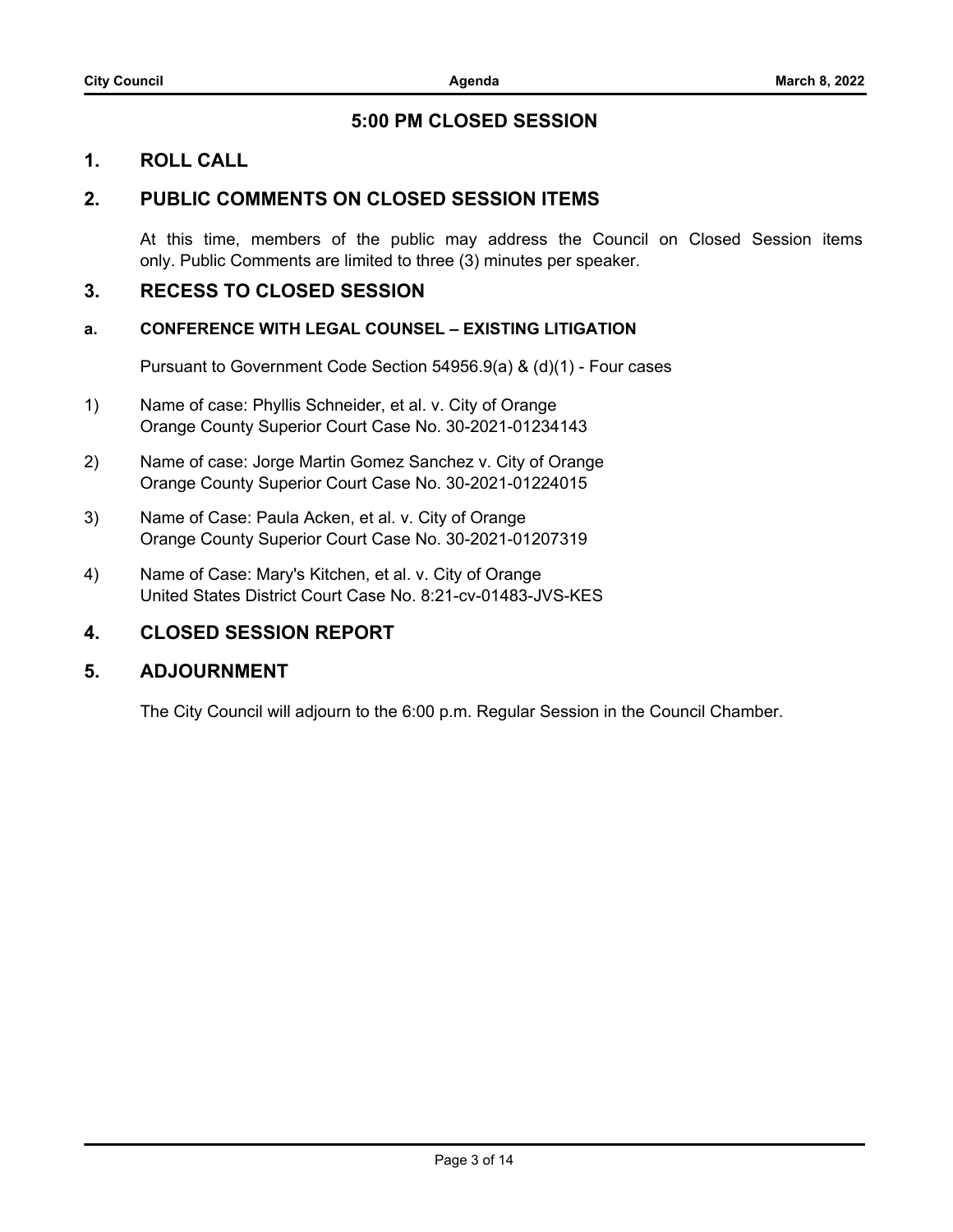# **6:00 PM REGULAR SESSION**

# **1. OPENING/CALL TO ORDER**

# **1.1 INVOCATION**

Ric Olsen, The Beacon Church

# **1.2 PLEDGE OF ALLEGIANCE**

Councilmember Kathy Tavoularis

# **1.3 ROLL CALL**

# **1.4 PRESENTATIONS/ANNOUNCEMENTS**

Proclamation recognizing Ed Howard and the Orange Elks Lodge Drug Awareness Program

Friends of the Orange Public Library Presentation to the Orange Public Library

2021 Community Partnership Recognition

# **2. PUBLIC COMMENTS**

At this time, members of the public may address the Council on matters not listed on the agenda within the subject matter jurisdiction of the City Council, provided that NO action may be taken on off-agenda items unless authorized by law. Public Comments are limited to three (3) minutes per speaker.

# **3. CONSENT CALENDAR**

All items on the Consent Calendar are considered routine and are enacted by one motion approving the recommended action listed on the Agenda. Any member of the City Council, staff or the public may request an item be removed from the Consent Calendar for discussion or separate action. Unless otherwise specified in the request to remove an item from the Consent Calendar, all items removed shall be considered immediately following action on the remaining items on the Consent Calendar.

### **3.1. [Waive reading in full of all ordinances on the Agenda.](http://cityoforange.legistar.com/gateway.aspx?m=l&id=/matter.aspx?key=2485)**

### **Recommended Action:**

Approve.

### **Attachments:** [Staff Report](http://cityoforange.legistar.com/gateway.aspx?M=F&ID=a7c5b435-6d0d-4bd0-9144-5635d9a7dbe2.pdf)

### **3.2. [Confirmation of warrant registers dated February 3, 11, 17, and 25, 2022.](http://cityoforange.legistar.com/gateway.aspx?m=l&id=/matter.aspx?key=2491)**

### **Recommended Action:**

Approve.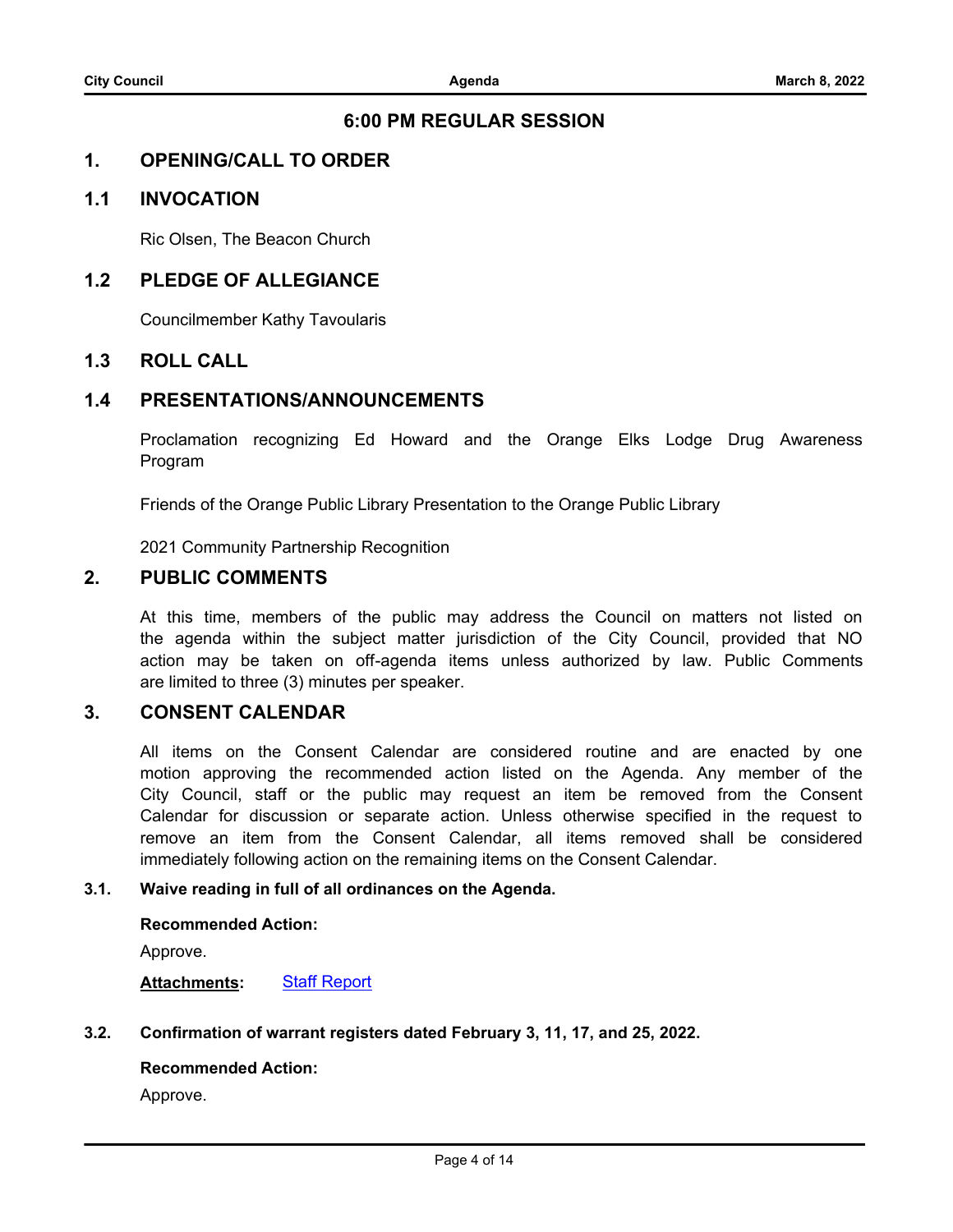**Attachments:** [Staff Report](http://cityoforange.legistar.com/gateway.aspx?M=F&ID=1e6b274e-b4d3-4c4e-bb22-6c7dc1bd83b6.pdf)

**3.3. [Approval of meeting minutes of the City Council of the City of Orange for the](http://cityoforange.legistar.com/gateway.aspx?m=l&id=/matter.aspx?key=2490) January 29, 2022, Adjourned Regular Meeting; and February 8, 2022, Regular Meeting.**

### **Recommended Action:**

Approve minutes as presented.

[Staff Report](http://cityoforange.legistar.com/gateway.aspx?M=F&ID=5a7203ce-ac04-4fc3-aeea-13a198eb2848.pdf) [January 29, 2022, Adjourned Regular Meeting minutes](http://cityoforange.legistar.com/gateway.aspx?M=F&ID=699282e2-b686-4f74-9a52-7abf682ef282.pdf) [February 8, 2022, Regular Meeting minutes](http://cityoforange.legistar.com/gateway.aspx?M=F&ID=d55d22a9-2bf1-472d-beed-a4a104ac53f8.pdf) **Attachments:**

### **3.4. [Investment Oversight Committee report for the period ending February 28, 2022.](http://cityoforange.legistar.com/gateway.aspx?m=l&id=/matter.aspx?key=2510)**

### **Recommended Action:**

Receive and file.

- [Staff Report](http://cityoforange.legistar.com/gateway.aspx?M=F&ID=54ddc25d-bfda-4a3e-abcd-c46c0c5b9511.pdf) [Monthly Treasurer's Report for October, November, and December](http://cityoforange.legistar.com/gateway.aspx?M=F&ID=ad41a602-a159-48d8-9999-1a8c344de149.pdf)  2021 [Investment Report Period Ending January 31, 2022](http://cityoforange.legistar.com/gateway.aspx?M=F&ID=e841fd76-8f1e-44ef-8d3b-ee806010ed43.pdf) **Attachments:**
- **3.5. [Agreement with We the Creative for production of the City's quarterly](http://cityoforange.legistar.com/gateway.aspx?m=l&id=/matter.aspx?key=2433) publication, Our Orange.**

### **Recommended Action:**

Approve agreement with We the Creative in the amount not-to-exceed \$311,203.70 for production of twelve issues of Our Orange; and authorize the Mayor and City Clerk to execute on behalf of the City.

#### [Staff Report](http://cityoforange.legistar.com/gateway.aspx?M=F&ID=a0bcab38-7b1b-43c4-99e0-4f7a2c4652c0.pdf) **Attachments:**

[Proposal Abstract Summary - Our Orange](http://cityoforange.legistar.com/gateway.aspx?M=F&ID=849abd7c-927a-4cdc-8aed-ba0797113be9.pdf) [Professional Services Agreement with We the Creative](http://cityoforange.legistar.com/gateway.aspx?M=F&ID=e86944f3-e741-416f-af81-d046cc3d9542.pdf)

**3.6. [Agreement with Joseph C. Truxaw and Associates, Inc. for land surveying](http://cityoforange.legistar.com/gateway.aspx?m=l&id=/matter.aspx?key=2487) services.**

### **Recommended Action:**

Approve the agreement with Joseph C. Truxaw and Associates, Inc. in the amount of \$23,805 for land surveying services; and authorize the Mayor and City Clerk to execute on behalf of the City.

[Staff Report](http://cityoforange.legistar.com/gateway.aspx?M=F&ID=bb932cb5-66d5-4e55-9ef4-bc1952701740.pdf) **Attachments:**

> [Location Map](http://cityoforange.legistar.com/gateway.aspx?M=F&ID=1c57b26c-563d-4766-a90d-44501f0e1e82.pdf) [Professional Services Agreement with Joseph C. Truxaw &](http://cityoforange.legistar.com/gateway.aspx?M=F&ID=79328644-3475-4e2d-ac08-cc2ed2e57235.pdf)  **Associates**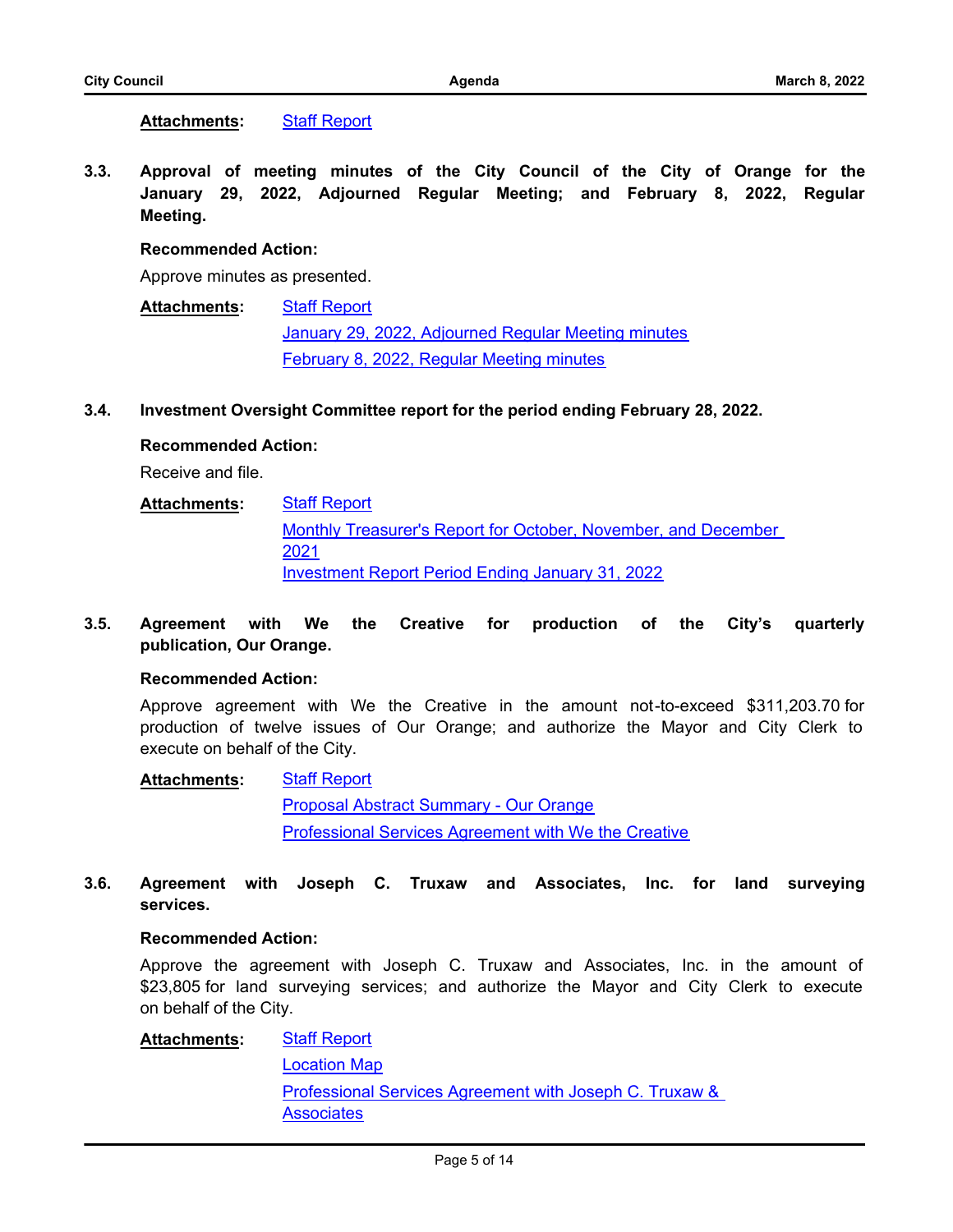**3.7. [Agreement with Park Consulting Group, Inc. for Enterprise Land Management](http://cityoforange.legistar.com/gateway.aspx?m=l&id=/matter.aspx?key=2498) System Procurement Services.**

### **Recommended Action:**

Approve professional services agreement with Park Consulting Group, Inc. in the amount not to exceed \$57,500 for Land Management System Procurement Services, and authorize the Mayor and City Clerk to execute on behalf of the City.

[Staff Report](http://cityoforange.legistar.com/gateway.aspx?M=F&ID=72e2ec9f-d947-4b84-aa09-d24f2a4c28a4.pdf) **Attachments:**

[Professional Services Agreement with PCG](http://cityoforange.legistar.com/gateway.aspx?M=F&ID=159fddef-527a-442e-9155-62dc42cf29f8.pdf)

**3.8. [Agreement with L.A. Consulting, Inc. for evaluation of maintenance and](http://cityoforange.legistar.com/gateway.aspx?m=l&id=/matter.aspx?key=2512) operational practices.**

### **Recommended Action:**

Approve the agreement with L.A. Consulting in the amount of \$47,655 for evaluation services for maintenance and operational practices, and authorize the Mayor and City Clerk to execute on behalf of the City.

#### [Staff Report](http://cityoforange.legistar.com/gateway.aspx?M=F&ID=40f5c5a1-80b8-42d5-baa9-b8252d14e9dd.pdf) **Attachments:**

[Agreement with L.A. Consulting, Inc.](http://cityoforange.legistar.com/gateway.aspx?M=F&ID=9eb1e6c0-867a-4809-aeeb-79cd827e563f.pdf)

**3.9. [First Amendment to Agreement with Azarvand's Building Department Services](http://cityoforange.legistar.com/gateway.aspx?m=l&id=/matter.aspx?key=2455) LLC for Building and Safety plan review services.**

### **Recommended Action:**

- 1. Approve a First Amendment to Professional Services Agreement with Azarvand's Building Department Services LLC, in the amount of \$60,000; and authorize the Mayor and City Clerk to execute on behalf of the City.
- 2. Authorize the appropriation of \$60,000 from the General Fund to expenditure account number 100.5013.51670.00000, Other Professional & Consulting Services.

[Staff Report](http://cityoforange.legistar.com/gateway.aspx?M=F&ID=281b8adf-77f1-411f-a2d1-69cd1a0bb3eb.pdf) [First Amendment](http://cityoforange.legistar.com/gateway.aspx?M=F&ID=a5e917c8-620e-44ca-a84f-09b86176f961.pdf) **Attachments:**

**3.10. [First Amendment to Agreement with Yunex, LLC for On-Call Signal and Lighting](http://cityoforange.legistar.com/gateway.aspx?m=l&id=/matter.aspx?key=2461) Emergency Repair Services.**

### **Recommended Action:**

Approve the First Amendment to Agreement with Yunex, LLC for On-Call Signal and Lighting Emergency Repair Services, and authorize the Mayor and City Clerk to execute on behalf of the City.

[Staff Report](http://cityoforange.legistar.com/gateway.aspx?M=F&ID=36097497-ffdb-44b9-a0b6-7a479104c887.pdf) **Attachments:**

> **[First Amendment](http://cityoforange.legistar.com/gateway.aspx?M=F&ID=bac9f996-9b65-452e-8d25-e15621532475.pdf)** [Agreement with Siemens Mobility, Inc.](http://cityoforange.legistar.com/gateway.aspx?M=F&ID=352c5770-d8e7-4510-a77b-cf28d4193f57.pdf) [Transfer to Yunex, LLC](http://cityoforange.legistar.com/gateway.aspx?M=F&ID=95b22127-b5c9-4ac8-aee5-8ec809b2d8e9.pdf)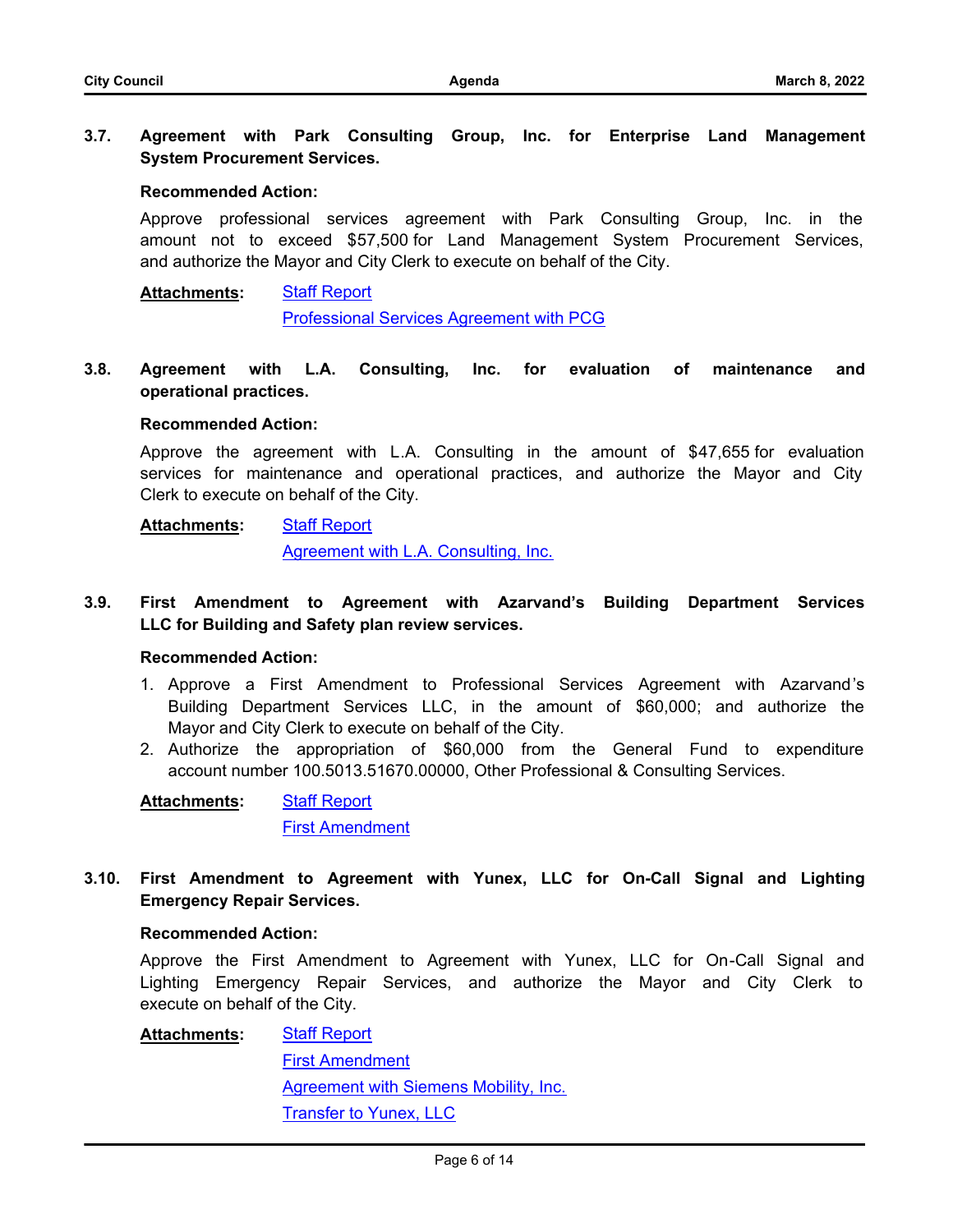**3.11. [Second Amendment to Agreement with Sagecrest Planning and Environmental](http://cityoforange.legistar.com/gateway.aspx?m=l&id=/matter.aspx?key=2450) for planning staffing services.**

#### **Recommended Action:**

Approve the second amendment to agreement with Sagecrest Planning and Environmental for planning staff services; and authorize the Mayor and City Clerk to execute on behalf of the City.

[Staff Report](http://cityoforange.legistar.com/gateway.aspx?M=F&ID=398bc2af-ccd2-4773-a1d3-b7bce3be0c05.pdf) **Attachments:**

> [Second Amendment to Agreement with Sagecrest Planning and](http://cityoforange.legistar.com/gateway.aspx?M=F&ID=c7c51f60-3c73-4f1e-a7a5-480d699684fe.pdf)  **Environmental**

**3.12. [Second Amendment to Agreement with Michael Baker International for](http://cityoforange.legistar.com/gateway.aspx?m=l&id=/matter.aspx?key=2459) Community Development, HOME Investments and Partnerships Program, and special grant administration consulting services.**

#### **Recommended Action:**

Approve the Second Amendment to agreement with Michael Baker International, Inc. for Community Development Block Grant, HOME Investments and Partnerships Program, and general grant administration consulting services, and authorize the Mayor and City Clerk to execute on behalf of the City.

#### [Staff Report](http://cityoforange.legistar.com/gateway.aspx?M=F&ID=120e5f66-c79d-4f73-8ac9-2e32bf589045.pdf) **Attachments:**

[Second Amendment to Agreement with Michael Baker International,](http://cityoforange.legistar.com/gateway.aspx?M=F&ID=47fb4963-b77f-4544-8950-5cbdf7581e73.pdf)  Inc.

**3.13. [Second Amendment to Agreement with Iteris, Inc. for Traffic Engineering](http://cityoforange.legistar.com/gateway.aspx?m=l&id=/matter.aspx?key=2514) Services for Tustin Avenue/Rose Drive Corridor Regional Traffic Signal Synchronization Program Project.**

#### **Recommended Action:**

Approve the second amendment to agreement with Iteris, Inc. for Traffic Engineering Services in an additional amount of \$872,430; and authorize the Mayor and City Clerk to execute on behalf of the City.

[Staff Report](http://cityoforange.legistar.com/gateway.aspx?M=F&ID=f53645d8-69dc-49f3-86a0-6623e5746214.pdf) [Second Amendment](http://cityoforange.legistar.com/gateway.aspx?M=F&ID=7c3e479a-38ad-4c80-a837-cca134ea08ae.pdf) [Iteris Estimate](http://cityoforange.legistar.com/gateway.aspx?M=F&ID=a4660f42-1773-4e82-a238-7753c163337c.pdf) **Attachments:**

**3.14. [Appropriation of \\$1,000 in designated grant funding received from Tangled Bank](http://cityoforange.legistar.com/gateway.aspx?m=l&id=/matter.aspx?key=2462) Studios and PBS Nature.**

#### **Recommended Action:**

- 1. Accept into the City's revenue budget \$1,000 in grant funds from Tangled Bank Studios and PBS Nature into revenue account number 100.2001.45495.30199, General Fund - #PlantWildflowers Initiative Grant.
- 2. Authorize the appropriation of \$1,000 into expenditure account number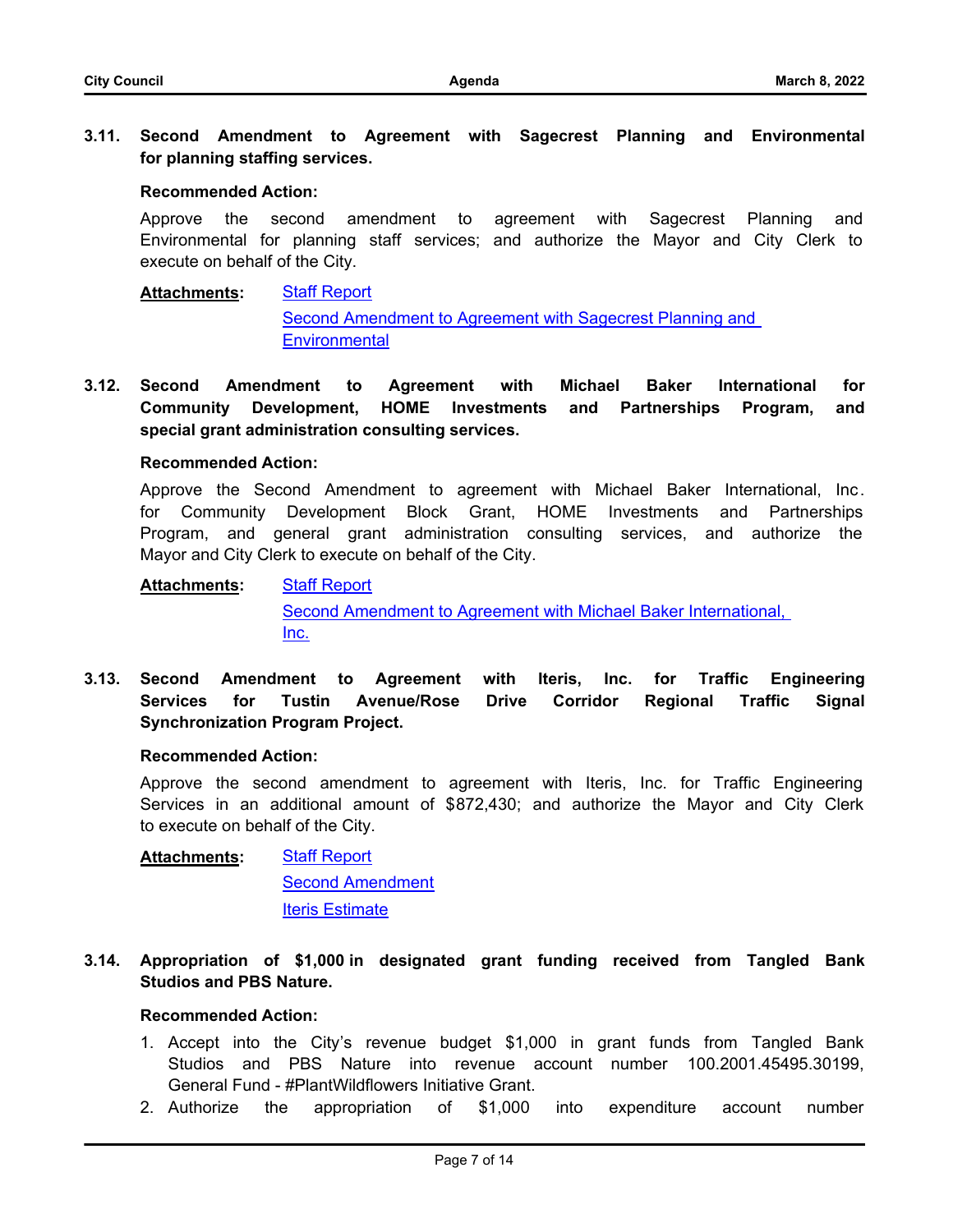100.2016.53340.30199 General Fund - #PlantWildflowers Initiative Grant.

Attachments: [Staff Report](http://cityoforange.legistar.com/gateway.aspx?M=F&ID=ef659c39-d4a6-47fe-b2e7-b118f1d8cdcb.pdf)

### **3.15. [Appropriation of \\$24,738 in revenue from user group sports field maintenance.](http://cityoforange.legistar.com/gateway.aspx?m=l&id=/matter.aspx?key=2477)**

#### **Recommended Action:**

- 1. Accept into the City's revenue budget a \$24,738 reimbursement into account number 100.7022.42480.00000, General Fund - User Group Maintenance Fees.
- 2. Authorize the appropriation of \$24,738 into expenditure account number 100.7022.51424.00000, General Fund - User Group Maintenance Fees.

**Attachments:** [Staff Report](http://cityoforange.legistar.com/gateway.aspx?M=F&ID=4ea18093-c8be-4d42-b361-1aa5f6410f7a.pdf)

**3.16. [Appropriation of \\$26,000 in designated donation funding received from the](http://cityoforange.legistar.com/gateway.aspx?m=l&id=/matter.aspx?key=2515) Friends of the Orange Public Library.**

### **Recommended Action:**

- 1. Accept into the City's revenue budget a \$26,000 donation from Friends of the Orange Public Library into revenue account number 100.2001.48390.19990, General Fund - Friends of the Library.
- 2. Authorize the appropriation of \$26,000 to the following expenditure account numbers in the General Fund for Friends of the Orange Public Library (19990):
	- \$ 5,000 100.2001.53301.19990 Library Books
		- 5,000 100.2001.55131.19990 Furniture, Machinery, and Equipment
		- 1,000 100.2016.53340.19990 Craft Supplies
		- 15,000 100.2016.55131.19990 Furniture, Machinery, and Equipment

**Attachments:** [Staff Report](http://cityoforange.legistar.com/gateway.aspx?M=F&ID=6e38d78d-3748-4ff5-912e-7b252fd69836.pdf)

**3.17. [Appropriation of \\$167,910.80 in State of California Office of Emergency Services](http://cityoforange.legistar.com/gateway.aspx?m=l&id=/matter.aspx?key=2522) funding received.**

### **Recommended Action:**

- 1. Accept into the City's revenue budget \$167,910.80 in strike team reimbursement funds from the California Office of Emergency Services (Cal-OES), into the revenue account numbers for Cal-OES reimbursements as specified in Section 6 of the staff report.
- 2. Authorize the appropriation of \$167,910.80 into the expenditure account number for Overtime-Safety as specified in Section 6 of the staff report.

**Attachments:** [Staff Report](http://cityoforange.legistar.com/gateway.aspx?M=F&ID=dfa9be71-6323-4304-9e3b-e4dea5bddb78.pdf)

**3.18. [Approval of specifications for Fire Hydrant Painting Services Project, and](http://cityoforange.legistar.com/gateway.aspx?m=l&id=/matter.aspx?key=2479) authorization to advertise for bids.**

### **Recommended Action:**

Approve the specifications and authorize advertising for bids for the Fire Hydrant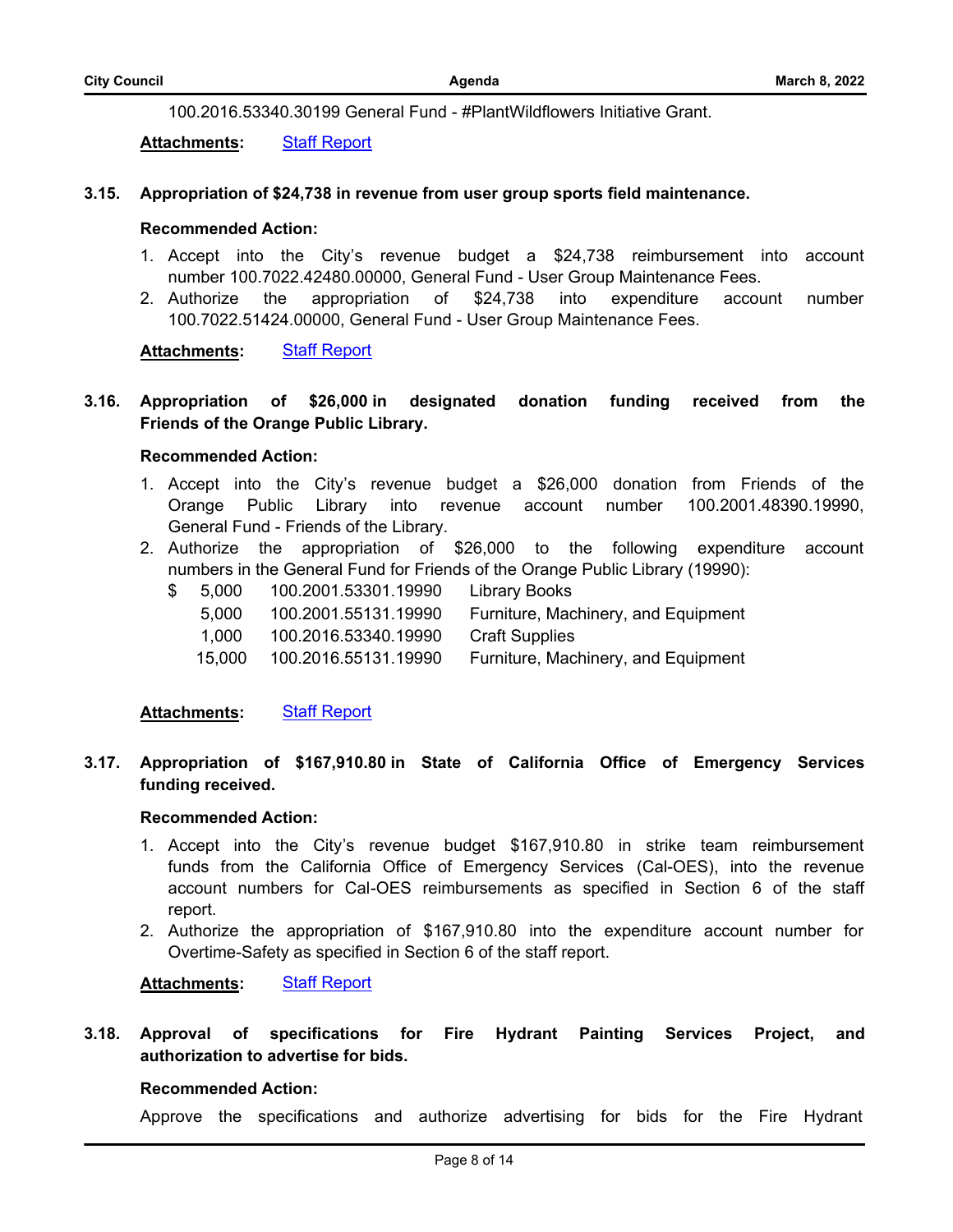Painting Services project; Bid No. 21-22.29.

[Staff Report](http://cityoforange.legistar.com/gateway.aspx?M=F&ID=c0344aec-17d1-4190-990c-e4f9f8d39ee6.pdf) **Attachments:**

**[City of Orange Water Service Area Map](http://cityoforange.legistar.com/gateway.aspx?M=F&ID=81d3a9b4-4a88-434b-b2ac-6e6bd849d666.pdf)** 

### **3.19. [Claims for Damages.](http://cityoforange.legistar.com/gateway.aspx?m=l&id=/matter.aspx?key=2524)**

#### **Recommended Action:**

Deny the following claims and refer to City Attorney and Claims Adjuster:

- 1. Mercury Insurance a/s/o Artlaine Russell
- 2. Diana Laura Hernandez Morales
- 3. Maryam Golbakhsh
- 4. Leah Aguirre
- 5. Val and Sandra Trowbridge
- 6. Alfred Jacobs
- 7. Lisa Cunning and Janet Jones

**Attachments:** [Staff Report](http://cityoforange.legistar.com/gateway.aspx?M=F&ID=32ca8d82-9316-44e7-ba66-b4824140ff72.pdf)

**3.20. [Final Acceptance of Bid No. 20-21.31, Well No. 28 Drilling Project; and](http://cityoforange.legistar.com/gateway.aspx?m=l&id=/matter.aspx?key=2472) authorization to file Notice of Completion.**

#### **Recommended Action:**

Accept Well No. 28 Drilling Project as complete; and authorize staff to file Notice of Completion with the County Recorder.

[Staff Report](http://cityoforange.legistar.com/gateway.aspx?M=F&ID=6d2ac8cb-6173-426e-9ebf-34c256b8466c.pdf) **Attachments:**

[Notice of Completion and Acceptance](http://cityoforange.legistar.com/gateway.aspx?M=F&ID=cea38385-2040-41dc-86a1-777a24625f77.pdf)

**3.21. [Final Acceptance of Bid No. 20-21.02, Chapman Avenue and Flower Street Left](http://cityoforange.legistar.com/gateway.aspx?m=l&id=/matter.aspx?key=2488) Turn Signal Improvements - HSIPL-5073(087); and authorization to file Notice of Completion.**

#### **Recommended Action:**

Accept Chapman Avenue and Flower Street Left Turn Signal Improvements - HSIPL-5073(087) as complete, and authorize staff to file Notice of Completion with the County Recorder.

#### [Staff Report](http://cityoforange.legistar.com/gateway.aspx?M=F&ID=dd8c8e15-63f1-4716-aaaa-6797fd163eda.pdf) **Attachments:**

[Notice of Completion and Acceptance](http://cityoforange.legistar.com/gateway.aspx?M=F&ID=c240b1f3-dad2-4c0d-addc-4ac8dcfd4766.pdf)

**3.22. Final Acceptance of Bid No. 21-22.01; W-703 Reservoir 4 Exterior Cathodic [Protection System Installation Project; and authorization to file Notice of](http://cityoforange.legistar.com/gateway.aspx?m=l&id=/matter.aspx?key=2489) Completion.**

#### **Recommended Action:**

Accept Reservoir 4 Exterior Cathodic Protection System Installation as complete and authorize staff to file Notice of Completion with the County Recorder.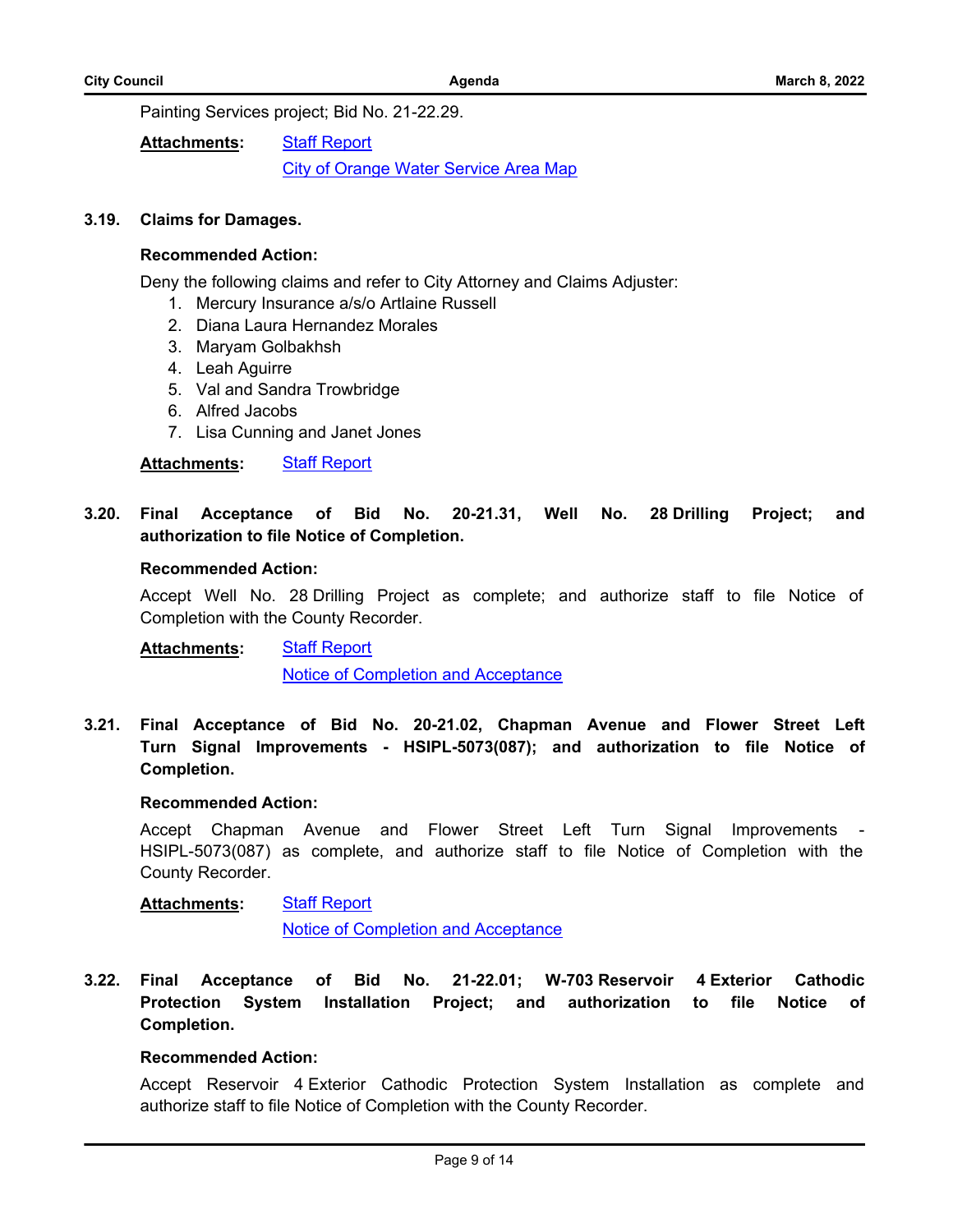#### [Staff Report](http://cityoforange.legistar.com/gateway.aspx?M=F&ID=2dac2993-5207-43c0-85ab-7824536eb167.pdf) **Attachments:**

[Notice of Completion and Acceptance](http://cityoforange.legistar.com/gateway.aspx?M=F&ID=f994905c-b575-47b2-859a-7a88334929da.pdf)

**3.23. [Final Acceptance of Bid No. 20-21.01, Chapman Avenue and Feldner Road Left](http://cityoforange.legistar.com/gateway.aspx?m=l&id=/matter.aspx?key=2492) Turn Signal Improvements - HSIPL-5073(088); and authorization to file Notice of Completion.**

#### **Recommended Action:**

Accept Chapman Avenue and Felnder Road Left Turn Signal Improvements - HSIPL-5073(088) as complete and authorize staff to file Notice of Completion with the County Recorder.

#### [Staff Report](http://cityoforange.legistar.com/gateway.aspx?M=F&ID=a677d5e4-7cbf-4c79-a52a-3e5e94b1dfc5.pdf) **Attachments:**

[Notice of Completion and Acceptance](http://cityoforange.legistar.com/gateway.aspx?M=F&ID=2a9d249f-8213-488a-a042-a013f5c5cb9a.pdf)

**3.24. [Final Acceptance of Bid No. 20-21.30, Glassell Street and Collins Avenue Left](http://cityoforange.legistar.com/gateway.aspx?m=l&id=/matter.aspx?key=2493) Turn Signal Improvements - HSIPL-5073(084); and authorization to file Notice of Completion.**

#### **Recommended Action:**

Accept Glassell Street and Collins Avenue Left Turn Signal Improvements HSIPL-5073(084) as complete, and authorize staff to file Notice of Completion with the County Recorder.

**[Staff Report](http://cityoforange.legistar.com/gateway.aspx?M=F&ID=c577ed09-e7ca-4571-af2c-67b1cd413554.pdf) Attachments:**

[Notice of Completion and Acceptance](http://cityoforange.legistar.com/gateway.aspx?M=F&ID=7b256c44-63cd-4171-8267-1060909c72e3.pdf)

**3.25. [Award of Contract to Elegant Construction, Inc. for Fire Station 5 Bathroom](http://cityoforange.legistar.com/gateway.aspx?m=l&id=/matter.aspx?key=2494) Remodel; Bid No. 21-22.24 .**

#### **Recommended Action:**

Approve the contract with Elegant Construction, Inc. in the amount of \$183,339, representing an original bid amount of \$159,425, plus a 15% contingency of \$23,914 and authorize the Mayor and City Clerk to execute on behalf of the City.

**[Staff Report](http://cityoforange.legistar.com/gateway.aspx?M=F&ID=9d202d93-e003-4f33-b406-a0e3037d54be.pdf)** [Bid Abstract](http://cityoforange.legistar.com/gateway.aspx?M=F&ID=0fe2f6ad-90ec-4b8c-84d7-6923865f8d9d.pdf) [Contract with Elegant Construction, Inc.](http://cityoforange.legistar.com/gateway.aspx?M=F&ID=ad14131f-5e12-402e-90b0-023f97feb720.pdf) **Attachments:**

**3.26. [Award of Contract to Beador Construction Company, Inc. for D-178; Tustin St.,](http://cityoforange.legistar.com/gateway.aspx?m=l&id=/matter.aspx?key=2511) Katella Ave. & La Veta Ave. Water Quality Storm Drain Improvement project; Bid No. 21-22.27.**

### **Recommended Action:**

1. Approve contract with Beador Construction Company, Inc. in the total amount of \$828,630, representing an original amount of \$753,300 plus a 10% contingency of \$75,330, for Tustin St., Katella Ave. & La Veta Ave. Water Quality Storm Drain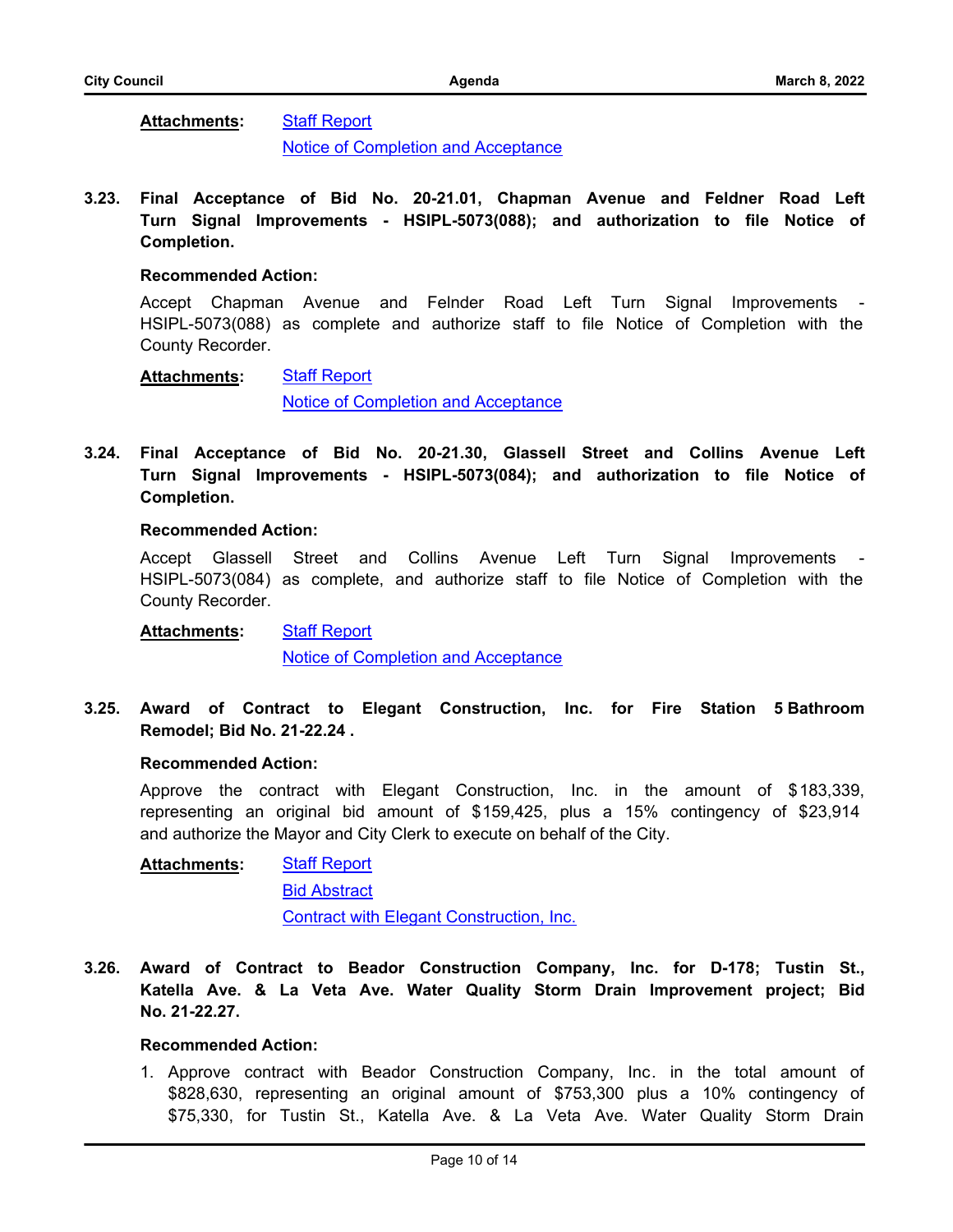Improvement, and authorize the Mayor and City Clerk to execute on behalf of the City.

2. Authorize the appropriation of \$250,000 from the Sanitation and Sewer Fund unreserved fund balance to expenditure account number 220.5022.56340.20485 Sanitation and Sewer - Tustin St., Katella Ave. & La Veta Ave. Water Quality Storm Drain Improvement.

#### [Staff Report](http://cityoforange.legistar.com/gateway.aspx?M=F&ID=5ed3dd9a-0229-4a0b-8eec-004457d8858d.pdf) **Attachments:**

[Bid Abstract](http://cityoforange.legistar.com/gateway.aspx?M=F&ID=2dd2afd4-4f1a-4d54-bc49-1fadcdb00cbc.pdf)

[Contract with Beador Construction Company, Inc.](http://cityoforange.legistar.com/gateway.aspx?M=F&ID=2f6f4d18-6634-4efc-873c-35dad7b692a0.pdf)

**3.27. [Award of Contract to New Dynasty Construction Co. for Police Headquarters \(HQ\)](http://cityoforange.legistar.com/gateway.aspx?m=l&id=/matter.aspx?key=2519) Lobby Roof and Heating, Ventilation and Air Conditioning (HVAC) Rehabilitation; Bid No. 21-22.13**

### **Recommended Action:**

- 1. Approve the contract with New Dynasty Construction Co. in the total amount of \$3,822,744, representing an original amount of \$3,475,221 plus a 10% contingency of \$347,523 for Police HQ Lobby Roof and HVAC Rehabilitation, and authorize the Mayor and City Clerk to execute on behalf of the City.
- 2. Authorize the appropriation of \$2,500,000 from the Capital Bond Proceeds unreserved fund balance to expenditure account number 553.5028.56020.20444, Capital Bond Proceeds - Police Atrium.

#### [Staff Report](http://cityoforange.legistar.com/gateway.aspx?M=F&ID=7d3f87eb-5224-48e2-849f-93530368d0dd.pdf) **Attachments:**

[Bid Abstract](http://cityoforange.legistar.com/gateway.aspx?M=F&ID=a0305b97-f9ef-446a-8f8e-ca51978207ff.pdf)

[Public Works Contract with New Dynasty Construction Co.](http://cityoforange.legistar.com/gateway.aspx?M=F&ID=8e93b7cd-c107-4445-8756-9de0a3c238d8.pdf)

**3.28. [Authorize purchase of Dell server maintenance from Sidepath, Inc.](http://cityoforange.legistar.com/gateway.aspx?m=l&id=/matter.aspx?key=2507)**

### **Recommended Action:**

Approve the purchase of Dell Server maintenance from Sidepath, Inc. in the amount of \$10,749.

[Staff Report](http://cityoforange.legistar.com/gateway.aspx?M=F&ID=c26a0c2e-774f-4767-9b2d-c4a49a2fd9c5.pdf) **Attachments:**

[Sidepath Quote No. SIDQ37569](http://cityoforange.legistar.com/gateway.aspx?M=F&ID=b4fdf846-6572-4991-a6c9-255da47978fd.pdf)

**3.29. [Authorize purchase of Plaza Park Protective Bollards from single source](http://cityoforange.legistar.com/gateway.aspx?m=l&id=/matter.aspx?key=2513) provider, Marshalls LP USA.**

### **Recommended Action:**

Approve purchase order for parts and services with Marshalls LP USA, a single source vendor, in the amount of \$150,000.

[Staff Report](http://cityoforange.legistar.com/gateway.aspx?M=F&ID=80ec2530-fe16-4b5e-9275-fa670cb18068.pdf) **Attachments:**

[Mock Image of Plaza Bollards](http://cityoforange.legistar.com/gateway.aspx?M=F&ID=1efe45dc-11a8-48f5-9a7e-5d21aaba8b3c.png)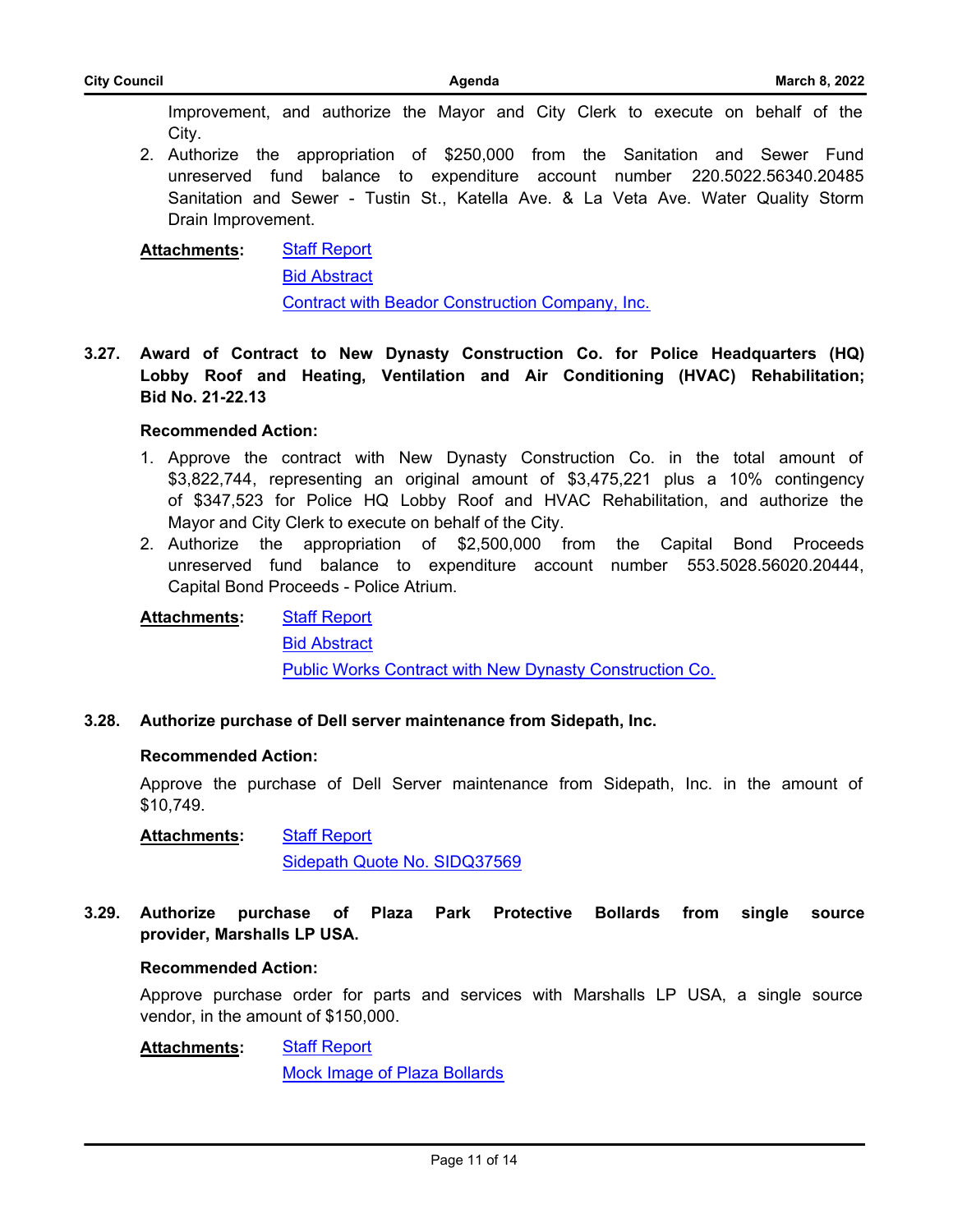# **3.30. [General Plan Annual Progress Report to the State of California.](http://cityoforange.legistar.com/gateway.aspx?m=l&id=/matter.aspx?key=2509)**

### **Recommended Action:**

Receive and file the 2021 General Plan Annual Progress Report for submittal to the State.

#### [Staff Report](http://cityoforange.legistar.com/gateway.aspx?M=F&ID=8ff8ecce-7861-4fe4-82aa-d07693f75f28.pdf) **Attachments:**

[Attachment 1 - February 23, 2022, Planning Commission Staff Report](http://cityoforange.legistar.com/gateway.aspx?M=F&ID=3ca420f4-aa4f-4e42-a9af-d71e64e551c3.pdf) [Attachment 2 - 2010 General Plan Vision Statement](http://cityoforange.legistar.com/gateway.aspx?M=F&ID=3338fa09-b03b-4527-a27d-4de9c7a7a8df.pdf) [Attachment 3 - 2022 General Plan Progress Report](http://cityoforange.legistar.com/gateway.aspx?M=F&ID=52f8ab66-4536-4058-83e8-b97d9397f486.pdf) [Attachment 4 - Annual Housing Element Implementation Progress](http://cityoforange.legistar.com/gateway.aspx?M=F&ID=5c2e25d3-672d-4391-9ccc-a0cb2c5dd38a.pdf)  **Report** 

**3.31. [Status report regarding calendar year 2021 fire inspections of educational and](http://cityoforange.legistar.com/gateway.aspx?m=l&id=/matter.aspx?key=2521) selected residential occupancies in accordance with California Health and Safety Code Section 13146.4. Resolution No. 11379.**

### **Recommended Action:**

Adopt Resolution No. 11379. A Resolution of the City Council of the City of Orange acknowledging receipt of a report made by the Orange City Fire Department regarding performance of certain required annual inspections.

#### [Staff Report](http://cityoforange.legistar.com/gateway.aspx?M=F&ID=115cf28a-9ca9-4a16-9b24-2e96884d719c.pdf) **Attachments:**

[Resolution No. 11379](http://cityoforange.legistar.com/gateway.aspx?M=F&ID=44957a6c-fe83-4055-8eb7-2abba58c83e3.pdf) [Health and Safety Code Section 13146.2, 13146.3, 13146.4](http://cityoforange.legistar.com/gateway.aspx?M=F&ID=bcd144f3-4454-40f6-b387-6d899a8f1d39.pdf)

# **END OF CONSENT CALENDAR**

**\* \* \* \* \* \* \* \***

# **4. REPORTS FROM MAYOR MURPHY**

**4.1. [Designation of voting delegates for the 2022 Southern California Association of](http://cityoforange.legistar.com/gateway.aspx?m=l&id=/matter.aspx?key=2520) Governments (SCAG) Regional Conference and General Assembly.**

### **Recommended Action:**

Designate Councilmember Jon Dumitru as the Delegate and Councilmember Kathy Tavoularis as the Alternate Representative to the Southern California Association of Governments (SCAG) Annual General Assembly scheduled to be held on May 5, 2022.

Attachments: [Staff Report](http://cityoforange.legistar.com/gateway.aspx?M=F&ID=319768d0-c983-46f4-a3cc-0dca55be167a.pdf)

# **5. REPORTS FROM COUNCILMEMBERS**

An opportunity for Councilmembers to make a brief announcement, report, or request. No action(s) will be taken pursuant to Government Code Section 54954.2(a)(3).

# **5.1. Library/Multi-generational Center at Grijalva Park (Nichols)**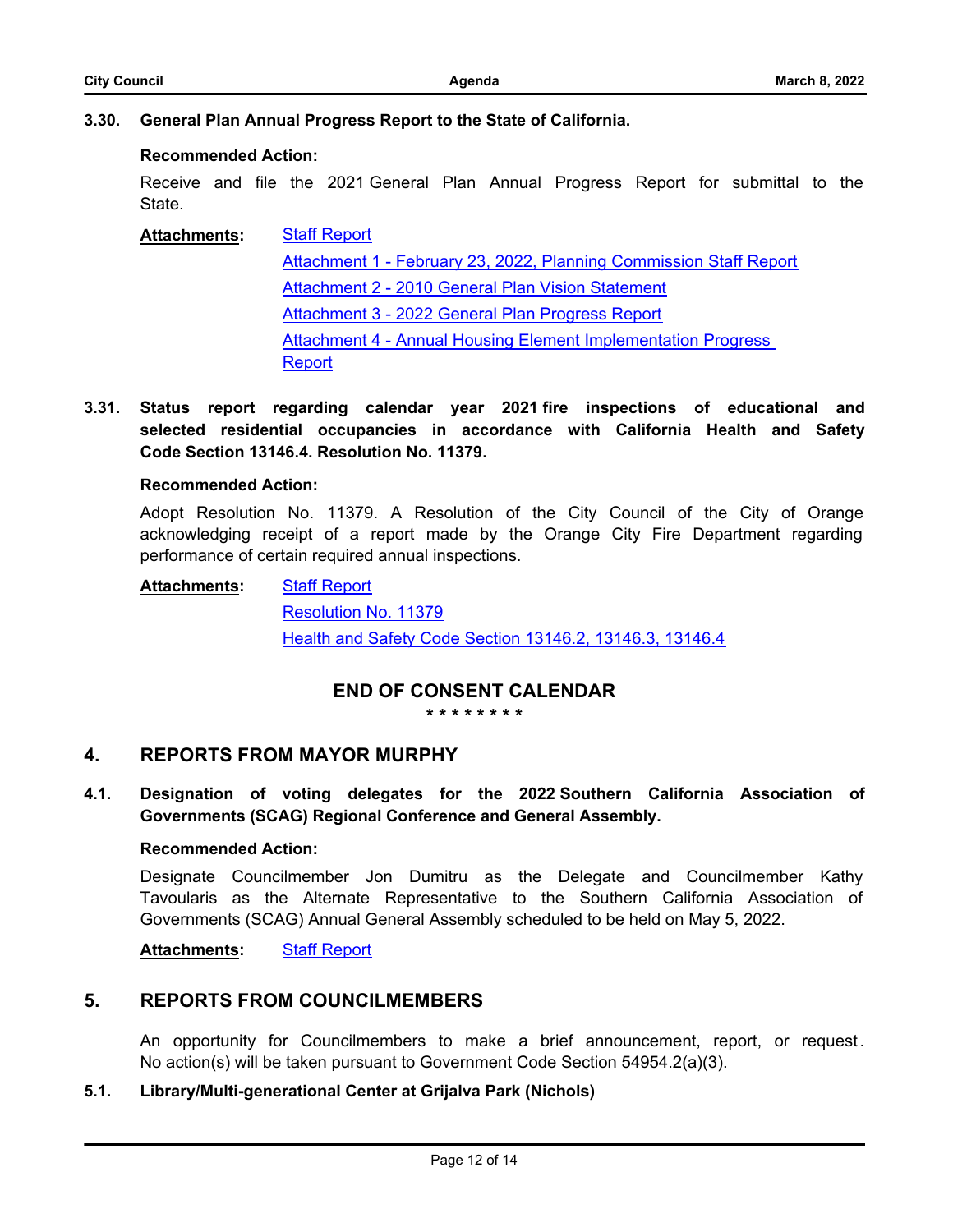### **5.2. Highlight Local Business (Gutierrez & Barrios)**

# **6. REPORTS FROM BOARDS, COMMITTEES, AND COMMISSIONS**

### **6.1. [Merging of the Investment Advisory Committee and Audit Committee.](http://cityoforange.legistar.com/gateway.aspx?m=l&id=/matter.aspx?key=2538)**

### **Recommended Action:**

Merge the Investment Advisory Committee and Audit Committee into a new committee entitled the Investment and Audit Committee, and direct staff to prepare the necessary Resolutions and Ordinances to effectuate this change.

**Attachments:** [Staff Report](http://cityoforange.legistar.com/gateway.aspx?M=F&ID=5a19461b-94ab-4314-a96a-760381bcd2d0.pdf)

# **7. ADMINISTRATIVE REPORTS**

### **7.1. [Agreement for Employment with City Manager Robert J. Houston.](http://cityoforange.legistar.com/gateway.aspx?m=l&id=/matter.aspx?key=2504)**

### **Recommended Action:**

Approve Agreement for Employment with City Manager Robert J. Houston.

[Staff Report](http://cityoforange.legistar.com/gateway.aspx?M=F&ID=0052dd41-7b93-49ea-91be-68340d9c704d.pdf) **Attachments:**

[Agreement for Employment](http://cityoforange.legistar.com/gateway.aspx?M=F&ID=5967de12-b78d-43a6-a14a-0550e97ba024.pdf)

**7.2. [Agreement with the Orange Chamber of Commerce and Visitors Bureau for](http://cityoforange.legistar.com/gateway.aspx?m=l&id=/matter.aspx?key=2508) production of the Orange May Parade community event.**

### **Recommended Action:**

Approve the agreement with Orange Chamber of Commerce and Visitors Bureau for production of Orange May Parade, and authorize the Mayor and City Clerk to execute on behalf of the City.

#### [Staff Report](http://cityoforange.legistar.com/gateway.aspx?M=F&ID=100f5c1d-6969-4c8a-90b0-a322495917e3.pdf) **Attachments:**

[Agreement for production of Orange May Parade](http://cityoforange.legistar.com/gateway.aspx?M=F&ID=7305fd6f-1812-4467-8185-e13d9dc36533.pdf)

**7.3. [Orange Police Department 2021 Crime Report/Overview of Statistics.](http://cityoforange.legistar.com/gateway.aspx?m=l&id=/matter.aspx?key=2526)**

#### **Recommended Action:**

Receive and file.

#### [Staff Report](http://cityoforange.legistar.com/gateway.aspx?M=F&ID=3f847167-61c9-40fb-95f3-7a3d8b926999.pdf) **Attachments:**

[2021 Annual Crime Report](http://cityoforange.legistar.com/gateway.aspx?M=F&ID=aa74c146-d849-4b18-b5fd-e81751961492.pdf)

# **8. REPORTS FROM CITY MANAGER**